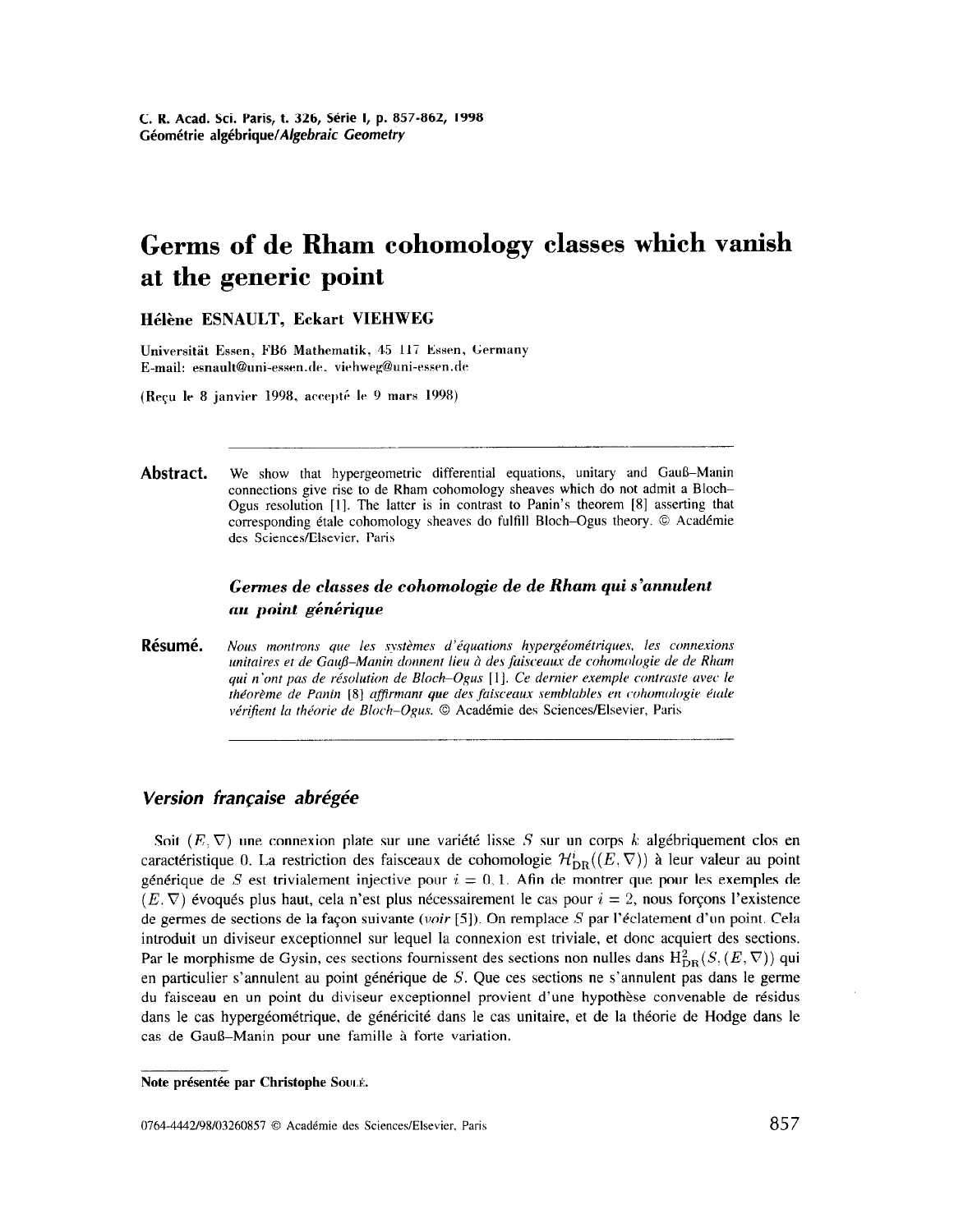#### H. Esnault, E. Viehweg

Let  $S$  be a smooth algebraic variety defined over an algebraically closed field  $k$ . Bloch-Ogus theory [1] provides an acyclic resolution of the Zariski sheaves of étale cohomology  $\mathcal{H}_{\alpha}^{i}(\mathbb{Z}/n(j))$  if char  $k = 0$  or if  $(\text{char } k, n) = 1$ , of de Rham cohomology  $\mathcal{H}_{DR}^i$  if char  $k = 0$ , and of Betti cohomology  $\mathcal{H}_{\text{B}}^{i}$  if  $k = \mathbb{C}$ . Here  $\mathcal{H}^{i}$  denotes the Zariski sheaf associated to the presheaf  $U \mapsto H^{i}(U)$ . The first level of the resolution says that the restriction map to the generic point  $i_{\eta} : \eta = \text{Spec } k(S) \to S$ ,

$$
\mathcal{H}'_{\text{\'et}}(\mathbb{Z}/n(j)) \longrightarrow i_{\eta *} \mathrm{H}^i_{\text{\'et}}(\eta, \mathbb{Z}/n(j)),
$$

is injective (and similarly for de Rham and Betti cohomologies).

Bloch-Ogus theory extends in an obvious way to the sheaves of cohomology  $\mathcal{H}^{i}(L)$  with values in a local system of complex vector spaces L of finite monodromy, or equivalently (see [6]) to the de Rham cohomology sheaves  $\mathcal{H}_{DR}^{i}((E, \nabla))$  of a locally free sheaf E with a flat connection  $\nabla$ , the monodromy of which is finite with respect to one embedding  $k \subset \mathbb{C}$  (and hence to all).

A remarkable generalization of the Bloch–Ogus theory for étale cohomology has been given by I. Panin [8]. Let  $f: X \to S$  be a projective smooth morphism and let L be a local system of free  $\mathbb{Z}/n$ -modules of finite rank (where *n* is prime to char k if char  $k > 0$ ). Then the Zariski sheaves  $\mathcal{H}^i_{\acute{e}t}(f, L(j))$  associated to the presheaves  $U \mapsto H^i_{\acute{e}t}(f^{-1}(U), L(j))$  have a Bloch-Ogus acyclic resolution on S. In particular. the restriction to the generic point

$$
\mathcal{H}^{i}_{\mathrm{\acute{e}t}}(f,L(j))\longrightarrow i_{\eta *} \mathrm{H}^{i}_{\mathrm{\acute{e}t}}(f^{-1}(\eta),L(j))
$$

is injective, as in the classical case " $f =$  identity and  $L = \mathbb{Z}/n$ ".

This raises the question of a similar theorem for the de Rham cohomology in characteristic zero. In this Note we give negative examples:

0.1. Bundles E with a flat connection  $\nabla$  for which

$$
\mathcal{H}_{DR}^2((E,\nabla)) \longrightarrow i_{\eta *} \mathcal{H}_{DR}^2(\eta,(E,\nabla))
$$
\n(0.1)

is not injective, or equivalently (over  $\mathbb{C}$ ), local systems L of complex vector spaces for which  $\mathcal{H}^2(L) \rightarrow i_{\eta*}H^2(\eta, L)$  is not injective (see 2.1 and 3.1).

0.2. Smooth projective morphisms  $f : X \to S$  for which

$$
\mathcal{H}_{\mathrm{DR}}^{\perp}(f) \longrightarrow i_{\eta*} \mathrm{H}_{\mathrm{DR}}^{\perp}(f^{-1}(\eta)) \tag{0.2}
$$

is not injective (see 1.3 and 1.4). Here  $\mathcal{H}_{DR}^{i}(f)$  denotes the Zariski sheaf associated to  $U \mapsto \mathrm{H}^i_{\mathrm{DR}}(f^{-1}(U))$ . Or equivalently, over  $\mathbb{C}$ ,

$$
\mathcal{H}^4_{\mathcal{B}}(f) \longrightarrow i_{\eta*} \mathcal{H}^4_{\mathcal{B}}(f^{-1}(\eta)) = i_{\eta*} \varprojlim_{U \subset S} \mathcal{H}^4_{\mathcal{B}}(f^{-1}(U))
$$

is not injective, with a similar notation for Betti cohomology.

As  $\mathbb{R}^{\bullet} f_*\mathbb{C} = \bigoplus_i \mathbb{R}^j f_*\mathbb{C}[-j]$  over  $k = \mathbb{C}$  [3], [6] implies that (0.2) is non-injective if

$$
\mathcal{H}^{4-j}_{\mathrm{DR}}((\mathrm{R}^jf_*\Omega_{X/S}^\bullet,\nabla))\longrightarrow i_{\eta *} \mathrm{H}^{4-j}_{\mathrm{DR}}(\eta,(\mathrm{R}^jf_*\Omega_{X/S}^\bullet,\nabla))
$$

is non-injective for some j, where  $\nabla$  is the Gauß-Manin connection. In the second example we verify this for  $j = 2$ .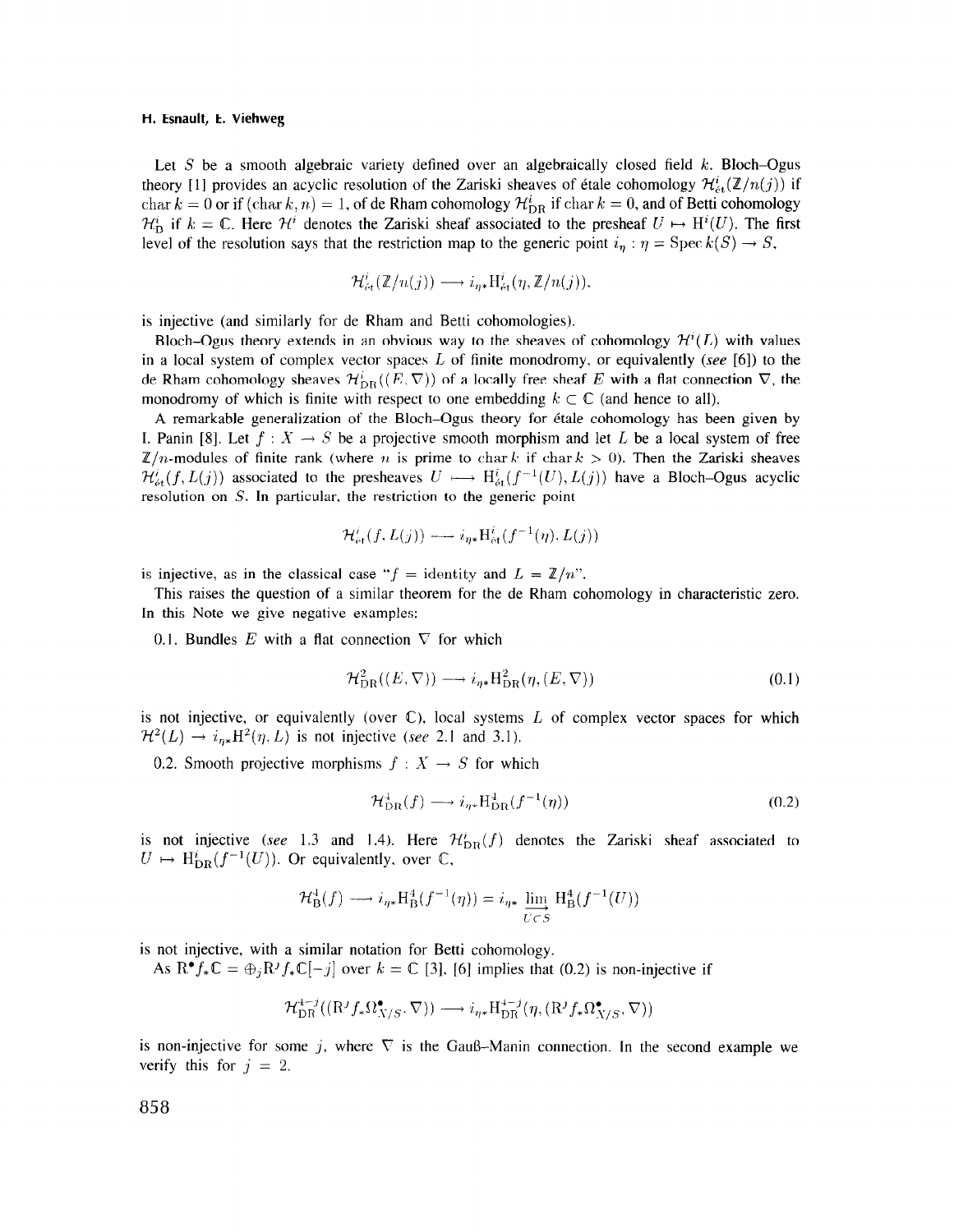#### Germs of de Rham cohomology classes

0.3. CONSTRUCTION OF A SECTION. - Let  $(E', \nabla')$  be defined over a smooth variety S' of dimension at least two, and let  $\delta: S \to S'$  be the blow-up of a point  $p \in S'$ , with exceptional divisor F. Let  $(E, \nabla) = \delta^*(E', \nabla')$  be the pullback connection. Then the restriction map

$$
H_{DR}^1(S,(E,\nabla)) = H_{DR}^1(S',(E',\nabla')) \longrightarrow H_{DR}^1(S'-p.(E',\nabla')) = H_{DR}^1(S-F,(E,\nabla))
$$

is an isomorphism. Hence the Gysin map

$$
i_F: \mathrm{H}^2_{\mathrm{DR},F}(S,(E,\nabla)) = \mathrm{H}^0_{\mathrm{DR}}(F,(E,\nabla)|_F) = k^{\mathrm{rank}\,E} \longrightarrow \mathrm{H}^2_{\mathrm{DR}}(S,(E,\nabla))
$$

is injective, and any section  $i_F(\sigma)$ ,  $\sigma \in k^{\text{rank } E}$ , vanishes at the generic point  $\eta$  of S.

To show that the maps (0.1) and (0.2) need not be injective, we will show that for certain  $\sigma$ , the image  $i_F(\sigma)$  is non-zero in the stalk  $\mathcal{H}_{\text{DB}}^2((E, \nabla))_q$  for all  $q \in F$ . The latter is equivalent to saying that for any divisor  $C \subset S$ , with  $F \not\subset C$ .

$$
i_F(\sigma) \notin i_C H^2_{\text{DR},C}(S,(E,\nabla)).
$$
\n(0.3)

For any smooth dense open subscheme  $C_0$  of C and for  $\lambda : S_0 = S - (C - C_0) \rightarrow S$  one has

$$
H_{\text{DR},C}^2(S,(E,\nabla)) = H_{\text{DR},C_0}^2(S_0,(E,\nabla)) = H_{\text{DR}}^0(C_0,(E,\nabla)|_{C_0}) = H_{\text{DR}}^0(\tilde{C},\nu^*(E,\nabla)),\tag{0.4}
$$

where  $\nu : \check{C} \to S$  is the normalization of  $C \subset S$ . One way to think of this is analytically. Let L be the kernel of  $\nabla$ , let  $\lambda: S_0 \to S$ ,  $j_0: S_0 - C_0 \to S_0$ , and  $j = \lambda \circ j_0$ . Then  $H_C^2(S, L) = H^0(S, R^1 j_* L)$  and

$$
\mathrm{H}_{C_0}^2(S_0, L) = \mathrm{H}^0(S, \lambda_* \mathrm{R}^1 j_{0*} L) = \mathrm{H}^0(S_0, \mathrm{R}^1 j_{0*} L) = \mathrm{H}^0(C_0, L|_{C_0}).
$$

As  $S - S_0$  has codimension  $\geq 2$  in S,  $R^i \lambda_* L = 0$  for  $i = 1, 2$ . Thus by the Leray spectral sequence for  $j = \lambda \circ j_0$ , the restriction map  $R^1 j_* L \rightarrow \lambda_* R^1 j_{0*} L$  is an isomorphism. Since  $H^0(C_0,L|_{C_0}) = H^0(\tilde{C},\nu^*L)$  this concludes the proof of (0.4). In other words, we can do as if C was smooth.

This way to force geometrically the existence of sections which have nothing to do with the connection was used by the first author in [5] for example 2.1. We thank 1. Panin for explaining to us the proof of his manuscript [S].

## 1. Gauß-Manin systems

ASSUMPTION 1.1. - Let  $\varphi: Y \to B$  be a semi-stable family of curves of genus  $q \ge 1$  over a smooth projective curve B with  $\varphi_*\omega_{Y/B}$  ample, Y smooth, and defined over an algebraically closed field k: qf characteristic zero.

Let  $B_0$  be the open subscheme of B with  $Y_0 = \varphi^{-1}(B_0)$  smooth over  $B_0$ , and as in 0.3 let  $\delta$ :  $S \to S' = B_0 \times B_0$  be the blow-up of a point  $p = (b_1, b_2) \in B_0 \times B_0$  with exceptional divisor F. Let  $f : X = (Y_0 \times Y_0) \times_{(B_0 \times B_0)} S \longrightarrow S$  be the pullback family. We consider the Gauß-Manin connection  $(R^2f_*\Omega^{\bullet}_{V/S}, \nabla)$ . On the de Rham cohomology

$$
\mathrm{H}^0_{\mathrm{DR}}(F, (\mathrm{R}^2 f_* \Omega^{\bullet}_{X/S}, \nabla)|_F) = \mathrm{H}^2_{\mathrm{DR}}(Y_{b_1} \times Y_{b_2}),
$$

one has the F-filtration which defines a pure Hodge-structure after base extension from  $k$  to  $\mathbb{C}$ .

 $C_{L,M}$ ,  $1.2$ .  $F_{\text{on}} = \epsilon$   $[E^{()} - E^{[]}]$   $W^{[]}$ ,  $(Y, \ldots, Y, \lambda)$  is non-zero all  $\epsilon$   $E$  the image  $\epsilon$  is non-zero  $\epsilon$ in the stalk  $1/2$ ,  $((D2f,0)$ ,  $(\overline{Y}))$ ,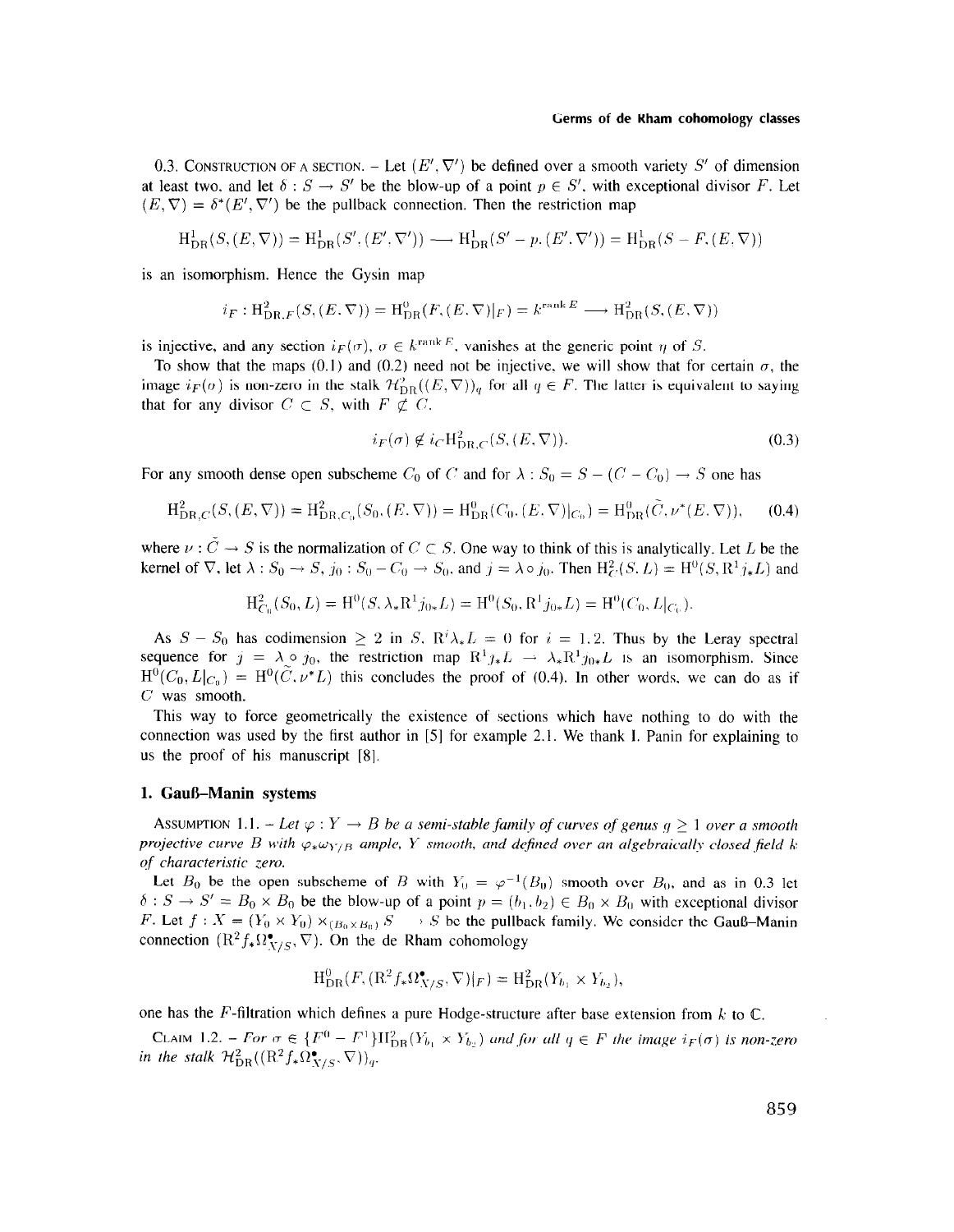## H. Esnault, E. Viehweg

*Proof.* – Let  $C \subset S$  be a reduced curve with  $F \not\subset C$ , let  $\nu : \widetilde{C} \to S$  be the normalization of C, let  $\overline{\delta}$ :  $\overline{S} \rightarrow B \times B$  be the blow-up of p, and let  $n : \Gamma \rightarrow \overline{S}$  be the normalization of the closure of C in  $\overline{S}$ . Let us denote by:

$$
\overline{h}: X_{\Gamma} = (Y \times Y) \times_{(B \times B)} \Gamma \longrightarrow \Gamma,
$$
  
\n
$$
h: X_{\widetilde{C}} = (Y_0 \times Y_0) \times_{(B_0 \times B_0)} \widetilde{C} \longrightarrow \widetilde{C}.
$$
  
\n
$$
X_F = X \times_S F = \mathbb{P}^1 \times Y_{b_1} \times Y_{b_2} \longrightarrow \mathbb{P}^1
$$

the induced families of surfaces. The Gysin map  $i\gtrsim$  :  $H_{\text{DE}}^{2}(X_{\gtrsim}) \rightarrow H_{\text{DE}}^{4}(X)$ , followed by the restriction map  $\rho_F : H^4_{\text{DP}}(X) \longrightarrow H^4_{\text{DP}}(X_F) = H^4_{\text{DP}}(\mathbb{P}^1 \times Y_h, \times \hat{Y}_h)$ , equals the restriction map

$$
\rho_{\nu^{-1}(F)}: \mathrm{H}^2_{\mathrm{DR}}(X_{\widetilde{C}}) \longrightarrow \bigoplus_{c \in \nu^{-1}(F)} \mathrm{H}^2_{\mathrm{DR}}(X_{\widetilde{C}} \times_{\widetilde{C}} \{c\}) = \bigoplus_{c \in \nu^{-1}(F)} \mathrm{H}^2_{\mathrm{DR}}(\{\nu(c)\} \times Y_{b_1} \times Y_{b_2}),
$$

followed by the sum of the Gysin maps

$$
\bigoplus_{c \in \nu^{-1}(F)} \mathrm{H}^2_{\mathrm{DR}}(\{\nu(c)\} \times Y_{b_1} \times Y_{b_2}) \longrightarrow \mathrm{H}^4_{\mathrm{DR}}(\mathbb{P}^1 \times Y_{b_1} \times Y_{b_2})
$$

On the other hand,  $\rho_{\nu^{-1}(F)}$  factors through the surjective map

$$
\rho: \mathrm{H}^2_{\mathrm{DR}}(X_{\widetilde{C}}) \longrightarrow \mathrm{H}^0_{\mathrm{DR}}(\widetilde{C}, (\mathrm{R}^2 h_* \Omega^{\bullet}_{X_{\widetilde{C}}/\widetilde{C}}, \nabla)) = \mathrm{H}^2_{\mathrm{DR},C}(S, (\mathrm{R}^2 f_* \Omega^{\bullet}_{X/S}, \nabla)),
$$

and  $\rho_F \circ i_{\widetilde{C}} = \rho'_F \circ i_C \circ \rho$  where  $\rho'_F$  is the restriction map

$$
\rho'_F: \mathrm{H}^2_{\mathrm{DR}}(S,(\mathrm{R}^2f_*\Omega_{X/S}^{\bullet},\nabla)) \longrightarrow \mathrm{H}^2_{\mathrm{DR}}(F,(\mathrm{R}^2f_*\Omega_{X/S}^{\bullet}),\nabla)|_F) = \mathrm{H}^4_{\mathrm{DR}}(\mathbb{P}^1 \times Y_{b_1} \times Y_{b_2}),
$$

and  $i_C$ :  $H_{DR,C}^2(S, (\mathbb{R}^2 f_* \Omega_{X/S}^{\bullet}, \nabla)) \longrightarrow H_{DR}^2(S, (\mathbb{R}^2 f_* \Omega_{X/S}^{\bullet}, \nabla))$  as in 0.3. By definition,  $\overline{h}$  is a semi-stable family of surfaces, with singular fibres  $Z = \overline{h}^{-1}(\infty)$  for  $\infty = n^{-1}(\overline{S} - S) = \Gamma - \tilde{C}$ . Hence, all Gauß-Manin bundles, in particular  $R^2\overline{h}_*\Omega_{X_\Gamma/\Gamma}^{\bullet}(\log Z)$ , have nilpotent residues. This says that the eigenvalues are 0, and thus they are the Deligne extension [2] of their restriction to  $C$ . Therefore one has

$$
H^0_{DR}(\widetilde{C}, (R^2h_*\Omega^{\bullet}_{X_{\widetilde{C}}/\widetilde{C}}, \nabla)) = H^0(\Gamma, \Omega^{\bullet}_{\Gamma}(\log \infty) \otimes R^2\overline{h}_*\Omega^{\bullet}_{X_{\Gamma}/\Gamma}(\log Z)).
$$

and  $\rho(\lbrace F^0/F^1\rbrace H_{\text{DR}}^2(X_{\widetilde{C}})) = \rho(H^2(X_{\widetilde{C}}, \mathcal{O}_{X_{\widetilde{C}}})) \subset H^0(\Gamma, R^2\overline{h}_*\mathcal{O}_{X_{\Gamma}}).$  The sheaf

$$
\mathrm{R}^2 \overline{h}_* \mathcal{O}_{X_{\Gamma}} = (\overline{\delta} \circ n)^* (\mathrm{pr}_1^* \mathrm{R}^1 \varphi_* \mathcal{O}_Y \otimes \mathrm{pr}_2^* \mathrm{R}^1 \varphi_* \mathcal{O}_Y)
$$

is dual to  $(\bar{\delta} \circ n)^*(pr_1^*\varphi_*\omega_{Y/B} \otimes pr_2^*\varphi_*\omega_{Y/B})$ . Since  $\bar{\delta} \circ n$  is finite, the latter is ample and  $H^0(\Gamma, R^2\bar{h}_*\mathcal{O}_{X_{\Gamma}}) = 0$ . Thus, since the restriction and Gysin maps are morphisms of mixed Hodge  $\frac{1}{\sqrt{2}}$  for  $\frac{1}{\sqrt{2}}$ ,  $\frac{1}{\sqrt{2}}$ ,  $\frac{1}{\sqrt{2}}$ ,  $\frac{1}{\sqrt{2}}$ ,  $\frac{1}{\sqrt{2}}$ ,  $\frac{1}{\sqrt{2}}$ ,  $\frac{1}{\sqrt{2}}$ ,  $\frac{1}{\sqrt{2}}$ ,  $\frac{1}{\sqrt{2}}$ ,  $\frac{1}{\sqrt{2}}$ ,  $\frac{1}{\sqrt{2}}$ ,  $\frac{1}{\sqrt{2}}$ ,  $\frac{1}{\sqrt{2}}$ ,  $\frac{1}{\sqrt{2}}$ ,  $\frac{1}{\sqrt$  $\frac{1}{\sqrt{2}}$  is determined to the covariant points.

$$
\operatorname{im}(\rho_F \circ i_{\widetilde{C}}) = \operatorname{im}(\rho'_F \circ i_C) \subset F^3 H^4_{DR}(\mathbb{P}^1 \times Y_{b_1} \times Y_{b_2}).\tag{1.1}
$$

860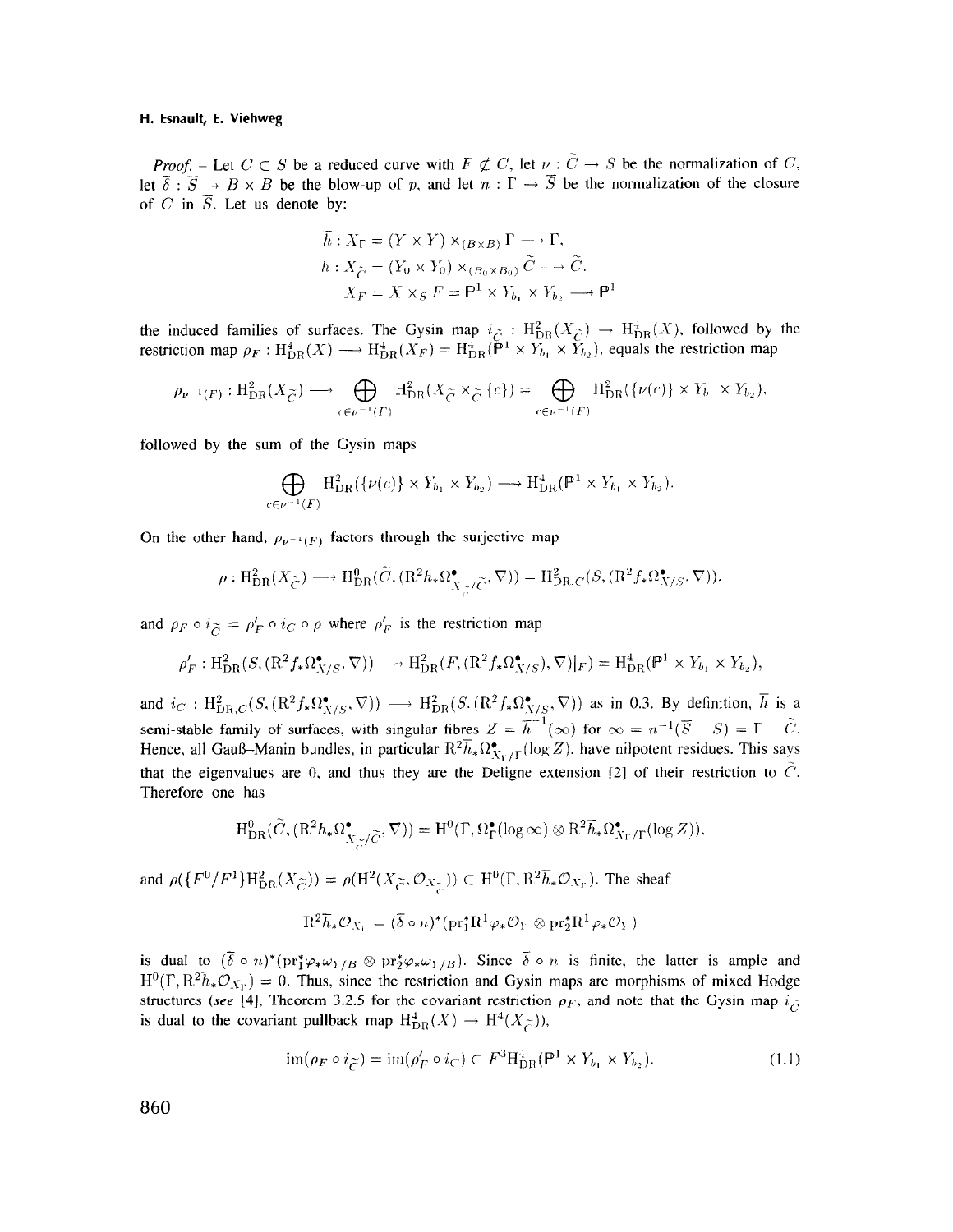#### Germs of de Rham cohomology classes

On the other hand,  $\rho'_F \circ i_F$  is the multiplication by  $(-1) = \deg(\mathcal{O}_F(F))$ . Hence for  $\sigma \in$  ${F^0 - F^1}H_{DR}^2(Y_{b_1} \times Y_{b_2})$ , one has

$$
\rho'_F \circ i_F(\sigma) \in \{F^2 - F^3\} \mathcal{H}_{DR}^4(\mathbb{P}^1 \times Y_{b_1} \times Y_{b_2}).
$$
\n(1.2)

(1.1) and (1.2) imply  $i_F(\sigma) \notin i_C H_{\text{DR},C}^2(S,(E,\nabla))$ , and, as explained in 0.3, this proves the claim 1.2.

*Example* 1.3. – There are families which satisfy the assumption 1.1, for example, non-isotrivial semi-stable families of elliptic curves.

For  $q > 3$  one can even assume that  $\varphi : Y \to B$  is smooth. Hence there exist smooth families of surfaces  $f: X \to S$  with S projective, for which the map (0.2) is not injective.

*Proof.* – Let  $M_{g,3}$  and  $A_g$  be the moduli spaces of curves of genus g with level 3 structure and of g-dimensional principally polarized Abelian varieties, respectively. For  $g \geq 3$  the image of  $M_{g,3}$ in the Baily-Borel compactification of  $A<sub>g</sub>$  is a projective manifold whose boundary has codimension larger than or equal to two. Hence  $M_{g,3}$  has a projective compactification with the same property. Taking hyperplane intersections one obtains a smooth projective curve B in  $M_{g,3}$ , and thereby a smooth family of curves  $\varphi : Y \to B$ .

In order to show that for B in general position,  $\varphi_* \omega_{Y/B}$  is ample, we may assume that  $k = \mathbb{C}$ .

The monodromy representation of the fundamental group of  $B$  is irreducible. Indeed, the fundamental group of  $M_a$  maps surjectively onto the fundamental group  $Sp(2g,\mathbb{Z})$  of  $A_a$ . The latter acts via the standard representation on  $\mathbb{C}^{2g}$ , in particular irreducibly. On the other hand, the fundamental group of B maps surjectively to the one of  $M_{a,3}$ , hence to a subgroup H of finite index of  $Sp(2g, \mathbb{Z})$ . Thus H is Zariski dense in  $Sp(2g, \mathbb{C})$ .

On the other hand, by [7], 4.10, the sheaf  $\varphi_* \omega_{Y/B}$  is the direct sum of an ample vector bundle and a vector bundle, flat with respect to the GauB-Manin connection. The irreducibility of the monodromy representation implies that the latter is trivial.

## 2. Hypergeometric equations

*Example* 2.1. - As in 0.3 let  $S' = \mathbb{P}^2 - D$ , where D is the union of three lines H<sub>1</sub>, H<sub>2</sub>, and H<sub>3</sub> in general position. Choose  $a_1, a_2 \in k$ ,  $a_3 = -a_1 - a_2$  such that the elements  $1, a_i, a_j \in k$  are Q-linearly independent, for  $1 \leq i < j \leq 3$ ,

Let  $\omega \in H^0(\mathbb{P}^2, \Omega_{\mathbb{P}^2}^1(\log D))$  be the unique form with  $res_{H_i}\omega = a_i$  for  $i = 1, 2, 3$ , and  $(E', \nabla') = (\mathcal{O}_{S'}, d + \omega)$ . As in 0.3, consider the blow-up  $\delta : S \to S'$  with exceptional divisor F and the pullback  $(E, \nabla)$ . We take a section  $0 \neq \sigma \in k = H^0(F, (E, \nabla)|_F)$  and regard its image  $i_F(\sigma)$  under the Gysin map.

CLAIM 2.2. – For all reduced curves  $C \subset S$  not containing F, one has  $H_{DR}^{2}(S_{1}(E, \nabla)) = 0$ . In particular,  $0 \neq i_F(\sigma) \in H^2_{DR}((E,\nabla))_q$  for all  $q \in F$ .

*Proof.* - Let  $C_0$  be the smooth locus of C. As in (0.4),  $H_{DR,C}^2(S,(E,\nabla)) = H_{DR}^0(C_0,(E,\nabla)|_{C_0}),$ and since (E. V) has rank one, the claim 2.2 is equivalent to  $(E, \nabla)$ ,  $(0, \nabla)$ . Let  $\overline{\mathcal{L}}$ .  $\overline{\mathcal{L}}$  is 3 be the blow-up of p. and let  $v$  is  $\overline{\mathcal{L}}$  the the normalization of the closure of  $C$ .

 $\overline{S}$ . For  $\infty = n^{-1}\overline{\delta}^{-1}(D)$ , and for some  $m_i \in \mathbb{N}$  sufficiently large, one has

$$
H^0_{DR}(C_0,(E,\nabla)|_{C_0})=H^0(\Gamma,\Omega^{\bullet}_{\Gamma}(\log \infty)\otimes (\overline{\delta}\circ n)^{*}(\mathcal{O}_{\mathbf{P}^2}(\sum m_iH_i),d+\omega)).
$$

The residues of  $(\bar{\delta} \circ n)^*(\mathcal{O}_{\mathbb{P}^2}(\sum m_i H_i), d + \omega)$  along  $x \in \Gamma$  are in

$$
(\mathbb{N} - \{0\}) \cdot (a_i - m_i) \quad \text{for } \overline{\delta}(n(x)) \in H_i - \bigcup p_{j \neq i} H_j,
$$
  
\n
$$
(\mathbb{N} - \{0\}) \cdot (a_i - m_i) + (\mathbb{N} - \{0\}) \cdot (a_j - m_j) \quad \text{for } \overline{\delta}(n(x)) \in H_i \cap H_j.
$$